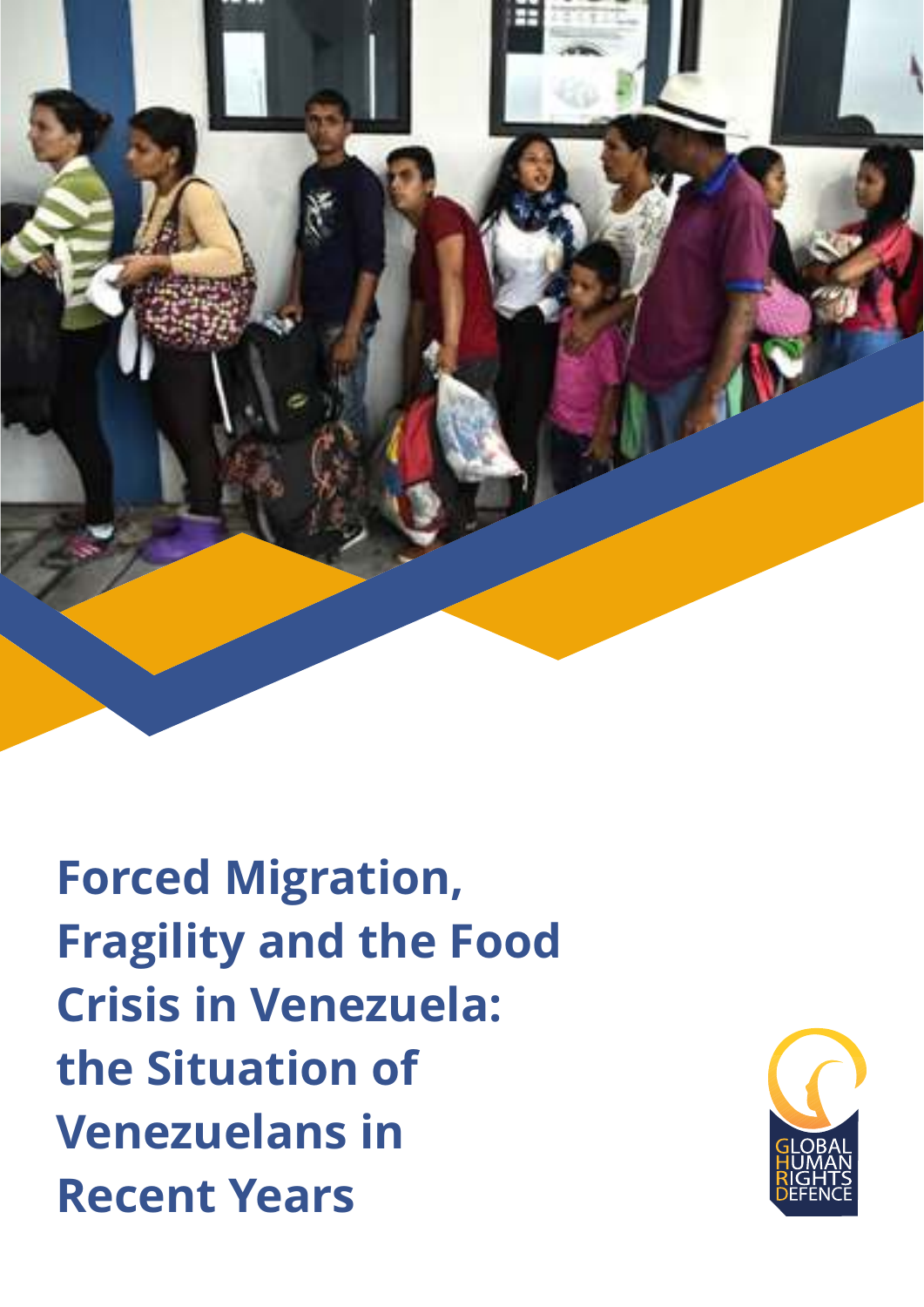This report is written by Gabriel Borba, Thamires Herzing, Sofia Dolabela and Isabella Zandonadi (interns), under the guidance of Angela Roncetti (team coordinator).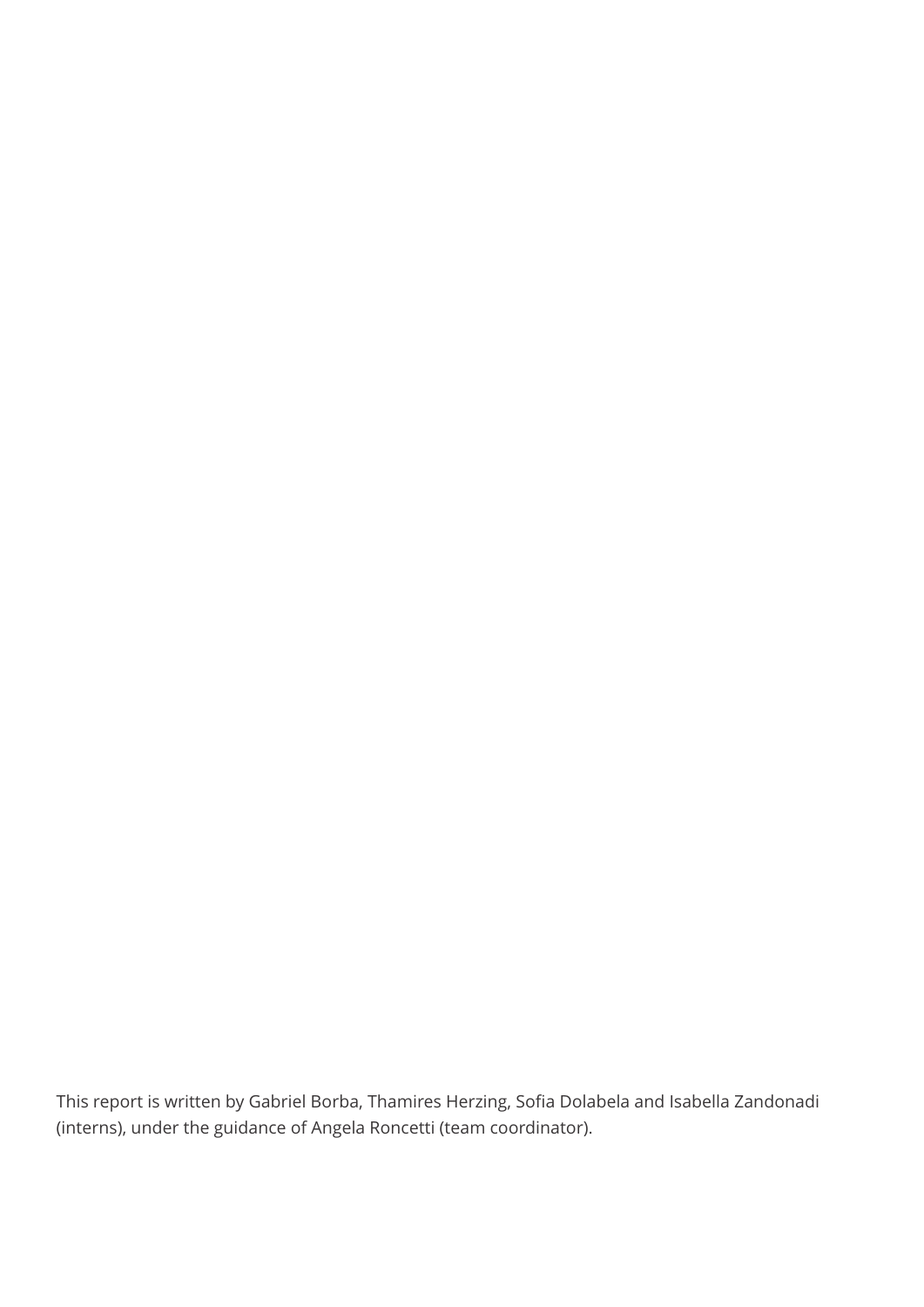## **Introduction**

This report explores the impact of hunger and the COVID-19 pandemic on migrations in South America. It relates migration and hunger in the region according to data collected before and during the COVID-19 pandemic, one which has sparked an alarming economic crisis all over the world. This has led to food insecurity in many countries, including the ones in South America and since food insecurity is often appointed as a cause and consequence of migration, this report attempts to study such a relationship. In doing so, it assesses the implications of the pandemic for people's food security, which can be one of the main drivers for people to move and one of the main consequences of forced migration. This report focuses mainly on the situation in Venezuela.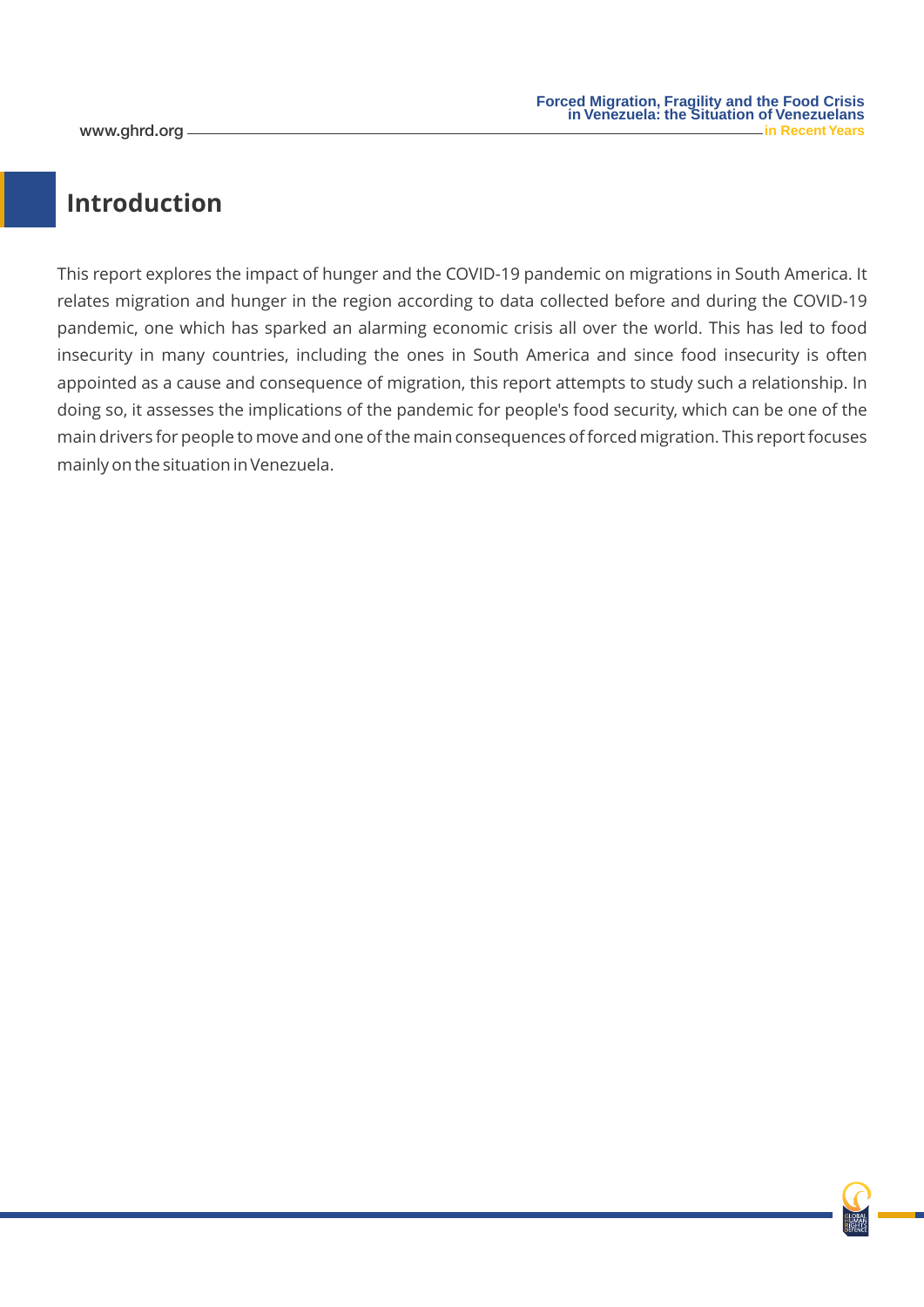## **Historical Background**

The coronavirus pandemic has aggravated the problem of hunger in many countries as the United Nations Food and Agriculture Organization (FAO) has warned that the crisis could add between 83 and 132 million individuals to the number of undernourished people in the world in 2020 (Redacción BBC News Mundo, 2020).

One of the most seriously affected countries is Venezuela where the nutritional value of children under five is already comparable to that of the world's poorest countries (Redacción BBC News Mundo, 2020). According to a study by the World Food Programme (WFP), at least 2.3 million Venezuelans are in a situation of severe food insecurity, with extreme deficiencies in food consumption or extreme loss of livelihoods that could, in turn, lead to deficiencies in food consumption or worse (World Food Program, 2019). As reported by WFP, 7.9% of the Venezuelan population suffers from a lack of consistent access to enough food, with the lack of diversity in diet being the main concern, especially considering that meat, fish, eggs, fruits and vegetables are consumed less than three days a week (World Food Program, 2019).



Picture: Most Venezuelan families do not consume the calories and protein they need. GETTY IMAGES, 2021 (https://www.em.com.br/app/noticia/internacional/bbc/2020/07/17/interna\_internacional,1167831/coronavirus-pandemia-agrava-fome-e-desespero-na-venezuela.shtml).

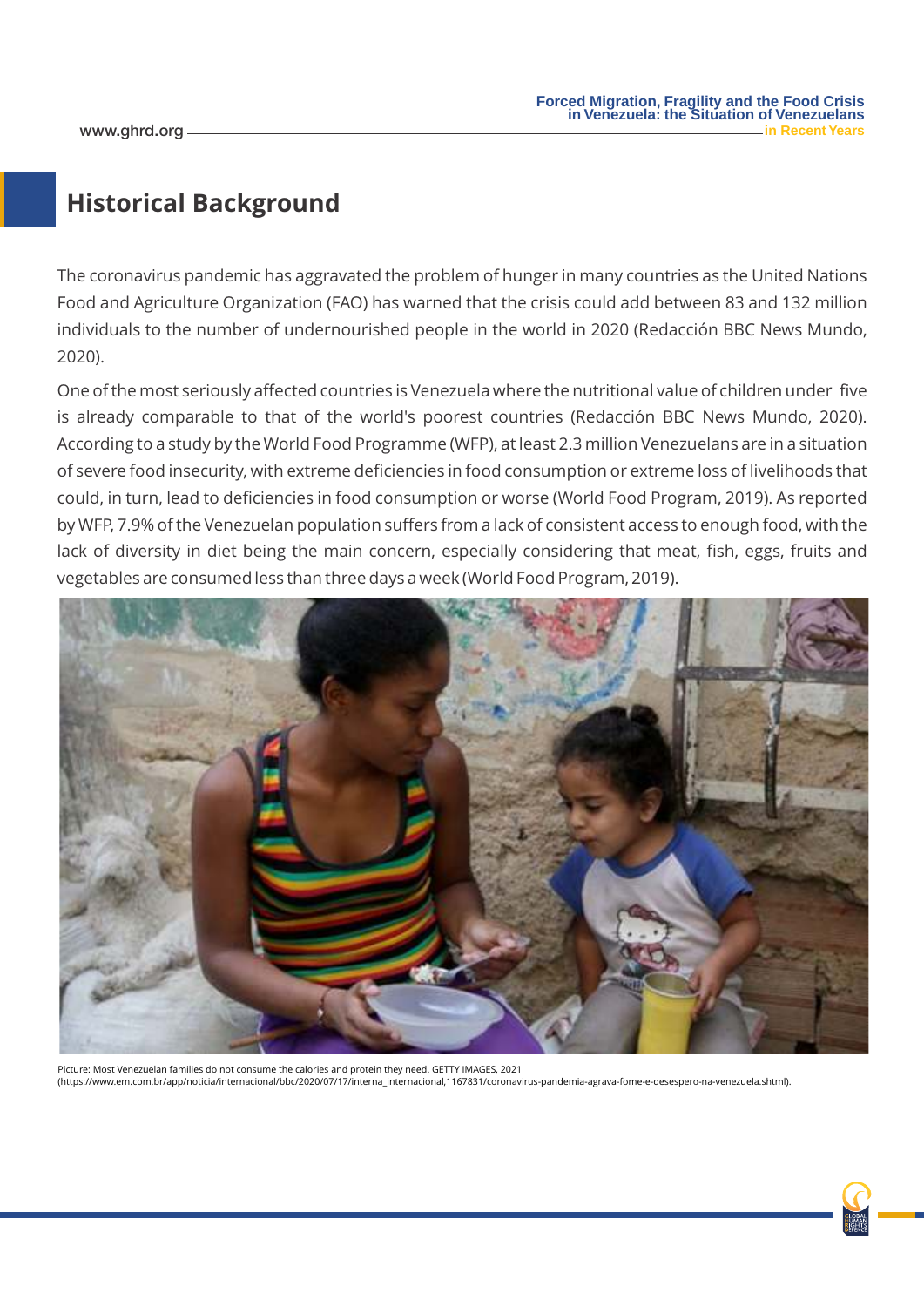Unfortunately, this is not a new situation for Venezuelans. Food insecurity in large parts of the population and hunger in the poorest are forming a delicate situation that affects their quality of life, health, and development, compromising the access to food and nutrition of the most vulnerable groups (e.g. children, pregnant women and older adults).

According to studies conducted by Cáritas Venezuela, just over half of the households in some of the poorest parishes in the country resort to garbage containers and beg for food. According to the pediatric emergency records of Dr. Manuel Núñez Tovar, in Monagas, many of the children of these poor families are not even able to grow up: 42 infants died in 2018 due to malnutrition, an average of 4.6 deaths per month ("La generación del Hambre", n.d.).

Hunger in Venezuela is wide-spread. The FAO, which in 2013 awarded the government for "halving the percentage and number of hungry or undernourished people in the country before 2015", negatively rated Venezuela in 2017 as the country with the highest increase in undernourishment. In November 2018, the outlook was even bleaker, as the FAO director of statistics assured that the average rate of undernourishment in Venezuela between 2015 and 2017 was 11.7% of the population (3.7 million people). These figures confirm that the number of poorly nourished Venezuelans exceeds the population of Uruguay, which, according to the latest census, does not reach three and a half million inhabitants ("La generación del Hambre", n.d.).

Although the concern of international organizations is recent, malnutrition is not, says Marianella Herrera. Ms. Herrera is a nutritionist at the Center for Development Studies of the Central University of Venezuela, director of Fundacion Bengoa, and member of the research team of the Latin American Society of Nutrition ("La generación del Hambre", n.d.). According to her, this crisis has been longer than it seems, having started around 2011/2012:

I remember we did an investigation when the Mision Mercal existed in Caracas. We found that there was a close relationship between being obese, buying in Mercal and being a member of a home with food insecurity. Obesity is hidden hunger. Mercal offered more economical, but nutrient-poor products (…) This crisis began around 2011, 2012. It was a slow-installation food insecurity crisis, so it has been very difficult to convince the world about it. It started with obesity, and then, when the calories ran out, this drastic change occurred ("La generación del Hambre", n.d.).

Besides that, the rate of poverty in the country has not decreased. Oscar Meza, who is an economist and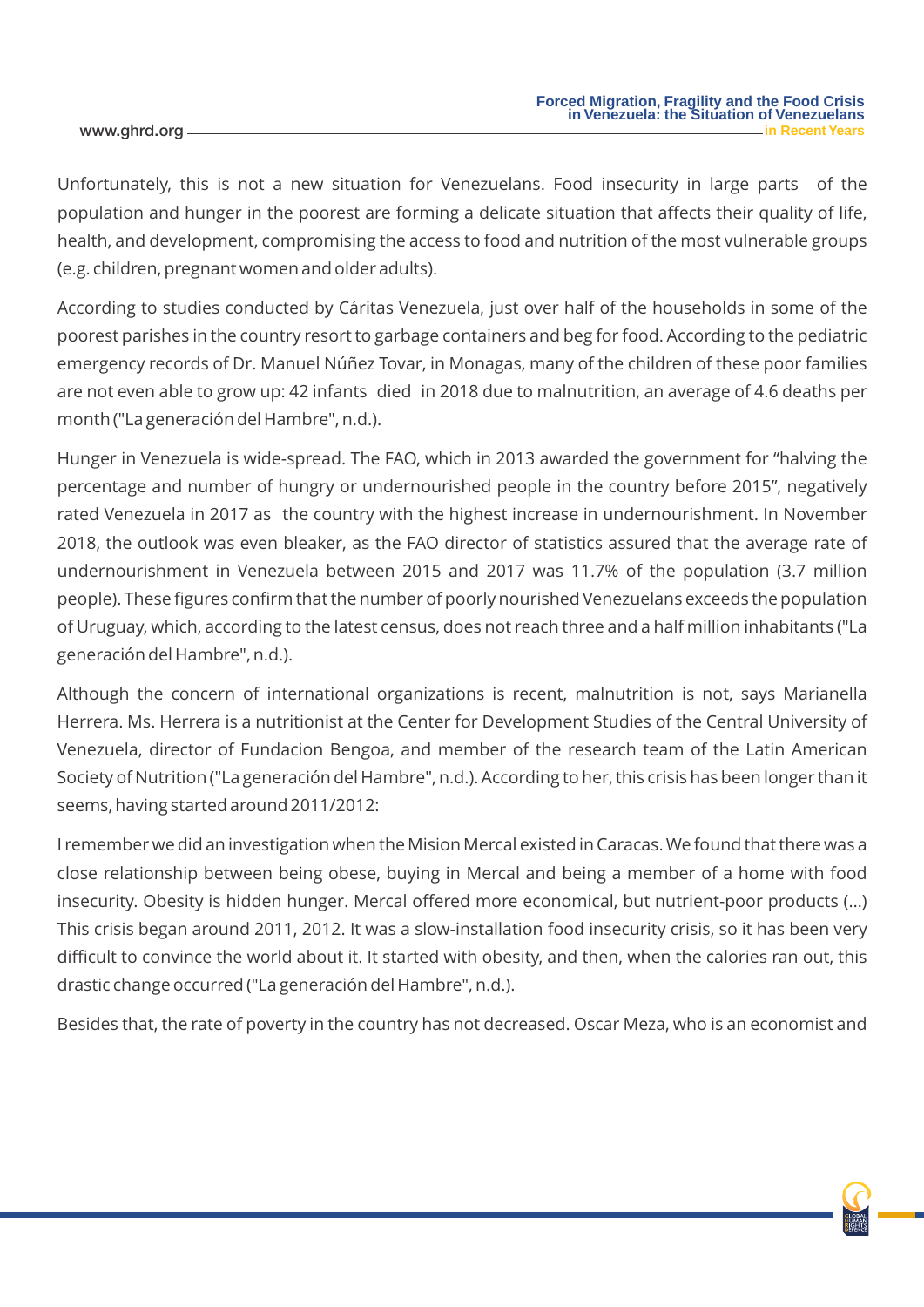director of the Centro de Documentación de Análisis Social (CENDAS), says:

The food basket of August, annualized between August 2017 and August 2018, showed an inflation of 57,9 per cent. For the first time, this country is facing a problem of hyperinflation. For 21 years, between 1951 and 1971, Venezuela had an annual inflation of 1.5%. At this moment, we have a daily inflation of 2.4. ("La generación del Hambre", n.d.).

Moreover, the minimum wage decreased from covering 53% of the food basket to 46% between 2008 and the end of 2013. The estimation of the government differs from this assessment as it states that, according to the cost of the food basket published by the INE (Statistics National Institute), the minimum wage could cover 91 and 89%, respectively. On the other hand, the CENDAS noted that the coverage of the food basket was only 28% in 2014 and that at the end of 2017, the minimum wage could only cover 2% of the food basket ("La generación del Hambre", n.d.).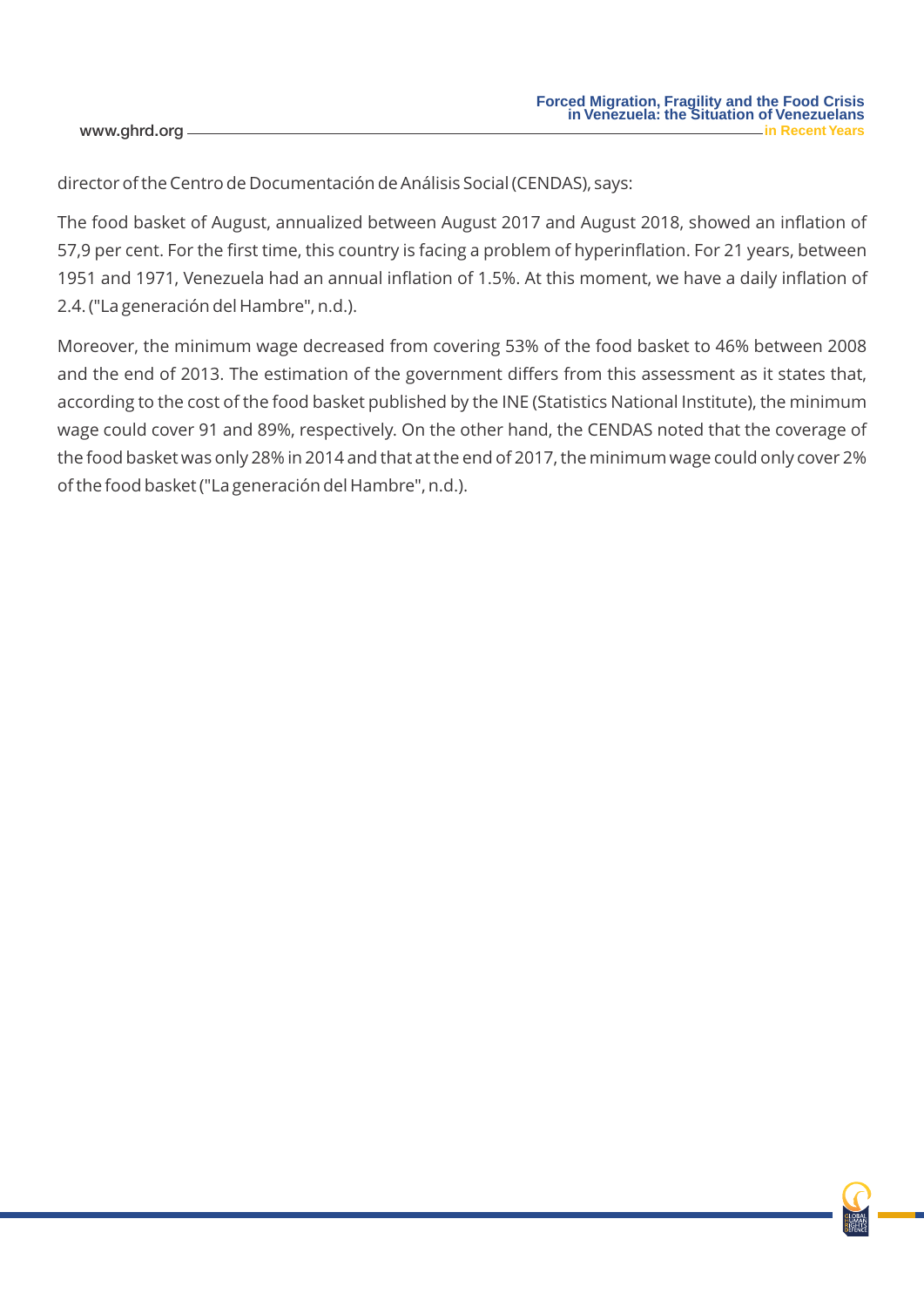## **Migration in Numbers**

During the past five years, nearly 6 million Venezuelans have left the country to escape the political crisis and seek opportunities elsewhere, concentrating mostly in South America (R4V, 2021). Border states, such as Brazil and Colombia, are currently receiving an exponential influx of migrants (Buschschlüter, B. V., 2021). Other places like Ecuador, Peru, Chile, and Argentina are also part of the Venezuelan migration route (R4V, 2021).

Since March 2020, the South American population has been severely affected by the COVID-19 pandemic, leaving people homeless and food insecure (UNHCR, 2021). The Joint UNHCR-IOM Special Representative for Venezuelan refugees and migrants, Eduardo Stein, recently stated that:

The COVID-19 pandemic has further aggravated the already delicate living conditions of refugees and migrants from Venezuela. In addition to serious health impacts, the health crisis has caused economic disruptions and exacerbated protection risks (UNHCR, 2021)

With an approximate population of 48 million people, Colombia is currently the most affected state by the Venezuelan crisis in South America. As reported by BBC News, Colombia has hosted nearly 2 million Venezuelans since 2016 (Buschschlüter, B. V., 2021). Given this situation, the Colombian government has recently implemented a Temporary Statute of Protection for Migrants to aid 1.7 million Venezuelans and provide them with conditions that could meet their human dignity and security (Colombia, 2021). Such a project was applauded by the United Nations Secretary-General in February (United Nations, 2021).

It is undeniable that Colombia also suffers from internal migration because of the increase in armed conflicts between law enforcement and armed groups. In total, more than 5 million Colombians have been displaced in the Country (INTERNAL DISPLACEMENT MONITORING CENTRE, 2020). Colombia has one of the longest armed conflicts in the world with the presence of armed groups such as Revolutionary Armed Forces of Colombia (FARC) and National Liberation Army (ELN) during the span of almost six decades (Borba, G.,2021).

Since the agreement between the Colombian government and the armed groups came into effect, the country has been facing obstacles to implement public policies in rural areas, areas which are almost inaccessible and heavily armed (WORLD POLITICS REVIEW, 2020). As a result, the internally forced migrants are facing food insecurity and lack of basic resources.

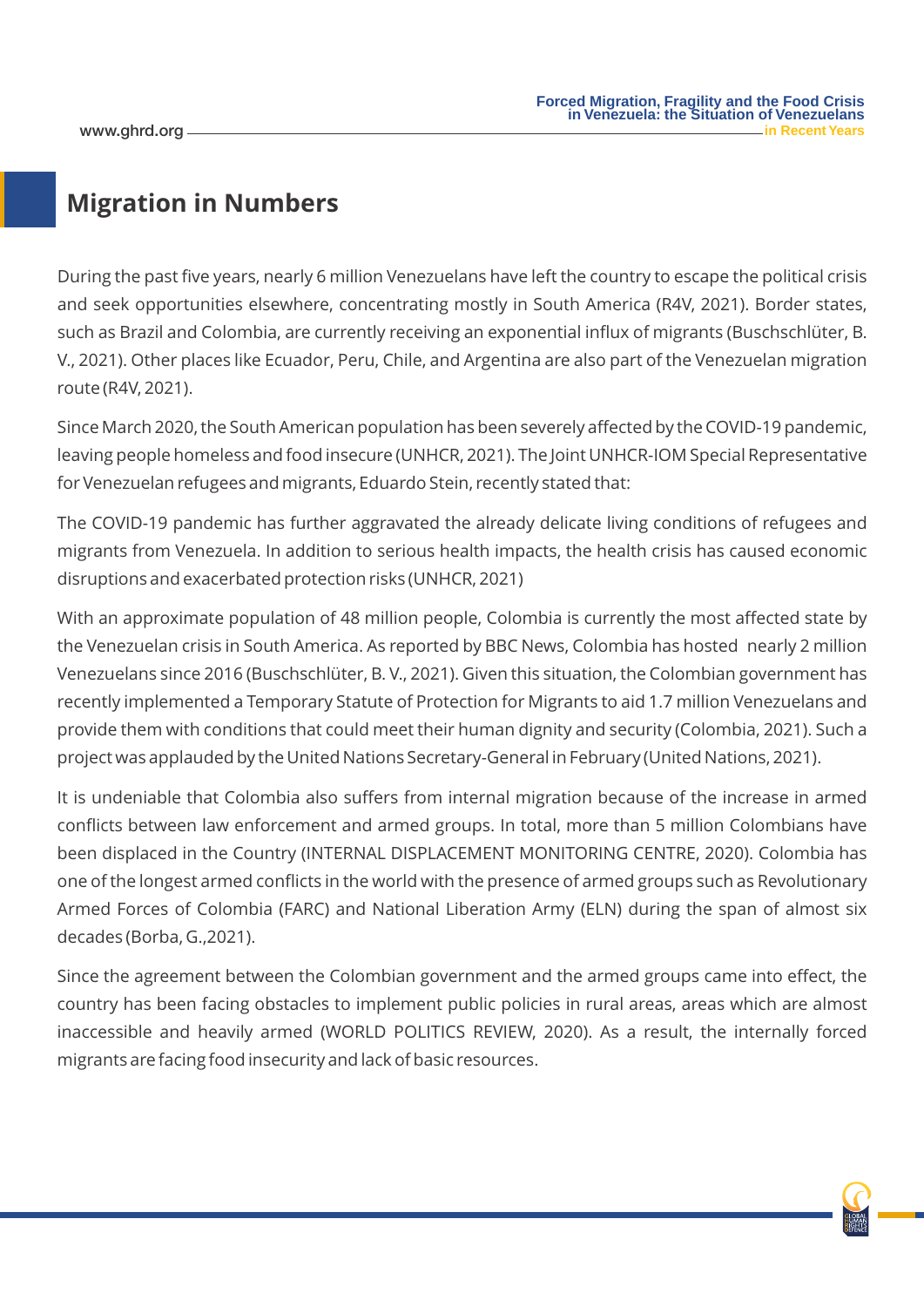

Picture: AFP, 2021 (https://www.bbc.com/news/world-latin-america-57070813).

On another hand, since 2017, Brazil has been facing an exponential increase of 900% Venezuelan migrants, which is more than 600,000 people, of whom 44% stayed in Brazil, and 36% went to other countries (UNODC, 2021; R4V and OIM, 2021). The Brazilian government, for example, emitted more than 335,000 Natural Persons Registers<sup>1</sup> to Venezuelan migrants (R4V and OIM, 2021).

The United Nations High Commissioner for Refugees (UNHCR) has documented the role of the Brazilian government's project of internalization that consolidates as the main public policy to provide dignity and protection to migrants (ACNUR Brasil, 2021). This strategy seeks to voluntarily transfer migrants to other parts of the country, thus, improving their quality of life by providing financial, housing, educational stability (ACNUR Brasil, 2021).

In addition to the Venezuelan migrants, between 2010 and 2017, Brazil, alongside Chile, was also situated along the route of more than 93,000 Haitian migrants (Moura, S. M., 2021). The exodus was triggered by the earthquake that almost devastated Haiti. At the same time, Brazil wanted to find cheap labour to build the infrastructure for the World Cup and the Olympics (Moura, S. M., 2021). Haiti continues to suffer from political and economic instability and, recently, the exodus has increased exponentially after the death of the former president, Jovenel Moïse (Torrado, S. L. A., 2021).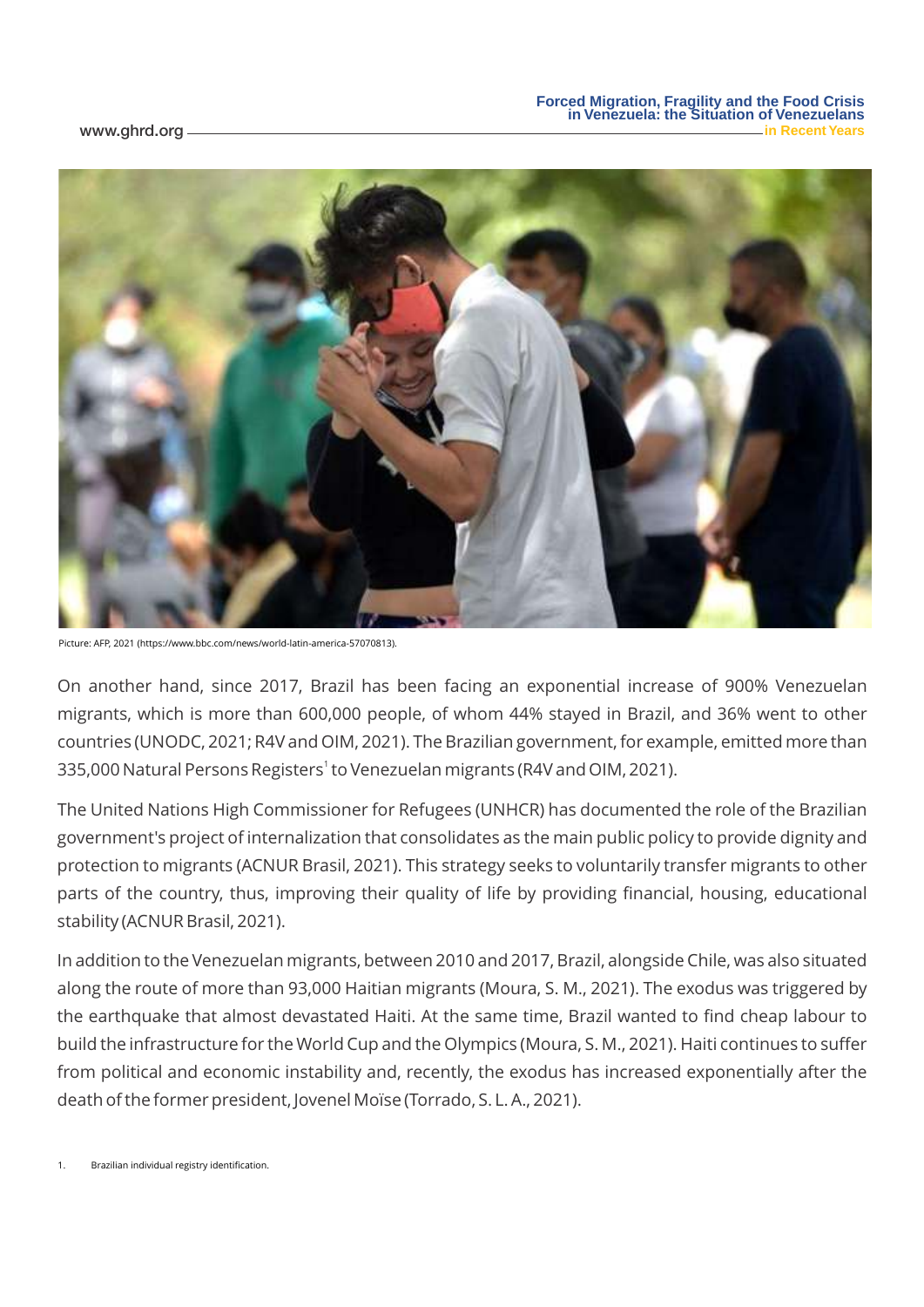As for the Republic of Chile, the State houses more than 1,4 million foreigners, 30,7% of whom are Venezuelans (Torrado, S. L. A., 2021). Even so, Chile is currently the 85th State in the world by percentage of immigration once immigrants represent 4,92% of the population (DatosMacro, 2020). Most of them are women, with a total of 52,87% (DatosMacro, 2020).



Picture: Members of the Mendoza Landinez family wait in line to apply for the status of refugee, outside the Peruvian immigration offices, in Tumbes, Peru. Luis Robayo/AFP/Getty Images, 2018 (https://www.theguardian.com/world/gallery/2018/aug/3).

Seen before as a great country to live in and with a stable economy, nowadays, immigrants have a hard time obtaining permanent visas and integrating the society (Torrado, S. L. A., 2021). The sociologist María Emillia Tijoux expressed that:

There are people who are leaving because the country generates fear [...]. Chilean society in general negatively evaluates migrants. [...] The Haitian community was especially punished and subjected to all kinds of abuse. [...] know that they must resist a national and racist way of being (Torrado, S. L. A., 2021).

Carlos Figueroa from Serviço Jesuíta para os Migrantes, an international organization that provides assistance to migrants, states that:

We were talking to organizations in Chile and elsewhere in Latin America. Reports by the Government of Panama indicate that 76% of the Haitian population that arrives in Panamanian territory comes from Chile. It's a fact (Torrado, S. L. A., 2021).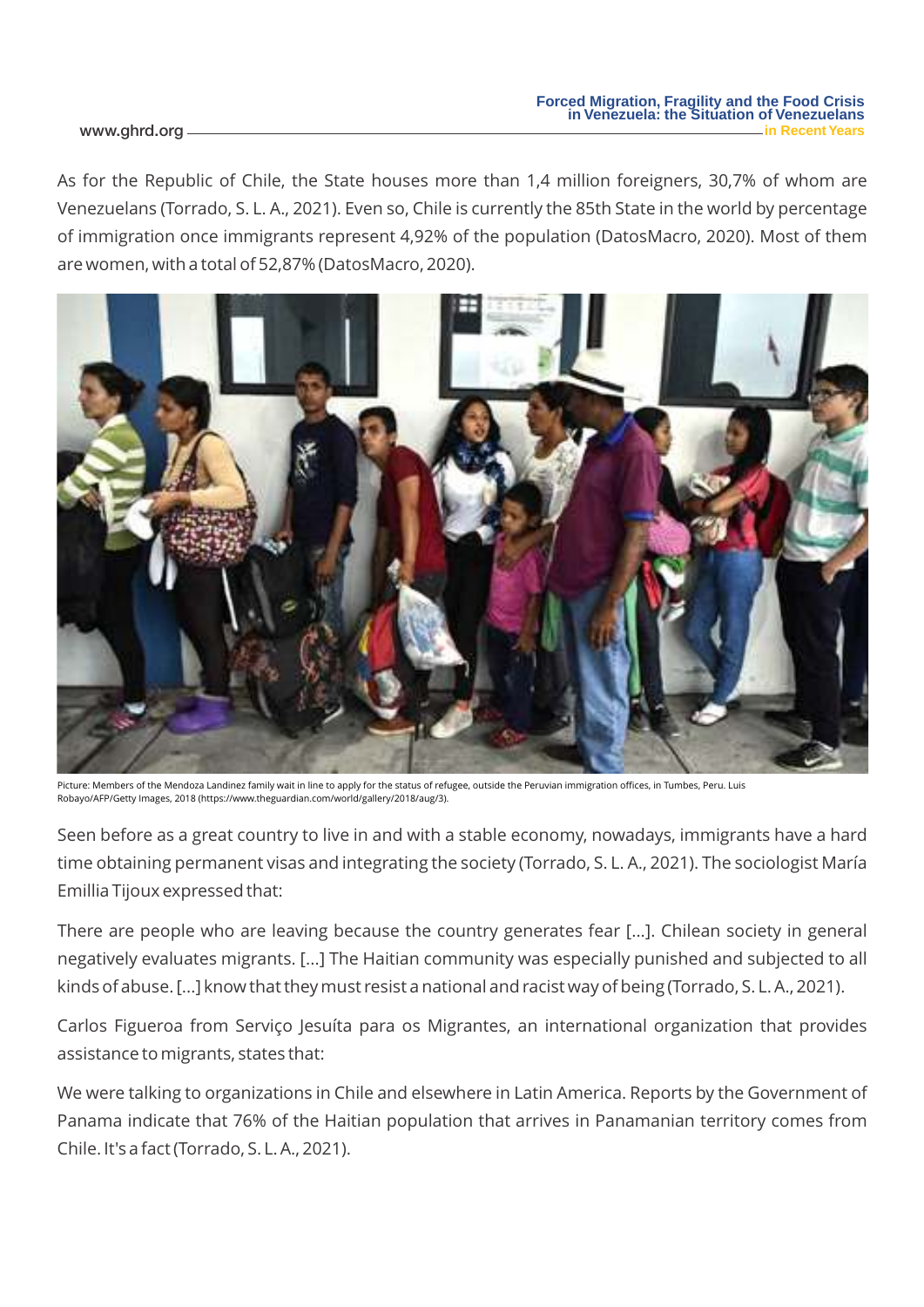Unfortunately, this situation is affecting the dignity and protection of immigrants, subjecting them to precarious jobs or a new exodus. Furthermore, in April, the UN warned Chile about breaches of human rights due to the collective expulsion of immigrants (UN, 2021). The mass expulsion of immigrants only exacerbates the current humanitarian crisis, providing instability and lack of security, thereby revealing the need to evaluate the reception of immigrants on a case-by-case basis (UN, 2021).

There is no denying that South America suffers from forced migration. In 2020, there were a total of 17 million emigrants and 10 million immigrants (Migration Data Portal, 2020). The current problems are not only the exodus, but also the internalisation in the countries. As documented by R4V, the Regional Inter-Agency Coordination Platform for Refugees and Migrants coordinated by IOM and UNHCR, 92% of Venezuelan migrants are evicted or at risk of eviction due to the inability to pay rent (R4V, 2021). In South America, this research by R4V was mainly conducted in Brazil, Colombia, Peru and Ecuador.

Political instability, labour opportunity, security issues, and a negative economic situation are the main factors contributing to the current exodus in South America. Especially with the COVID-19 pandemic and the increase of food insecurity, the migratory flow in the region will definitely increase in the following years.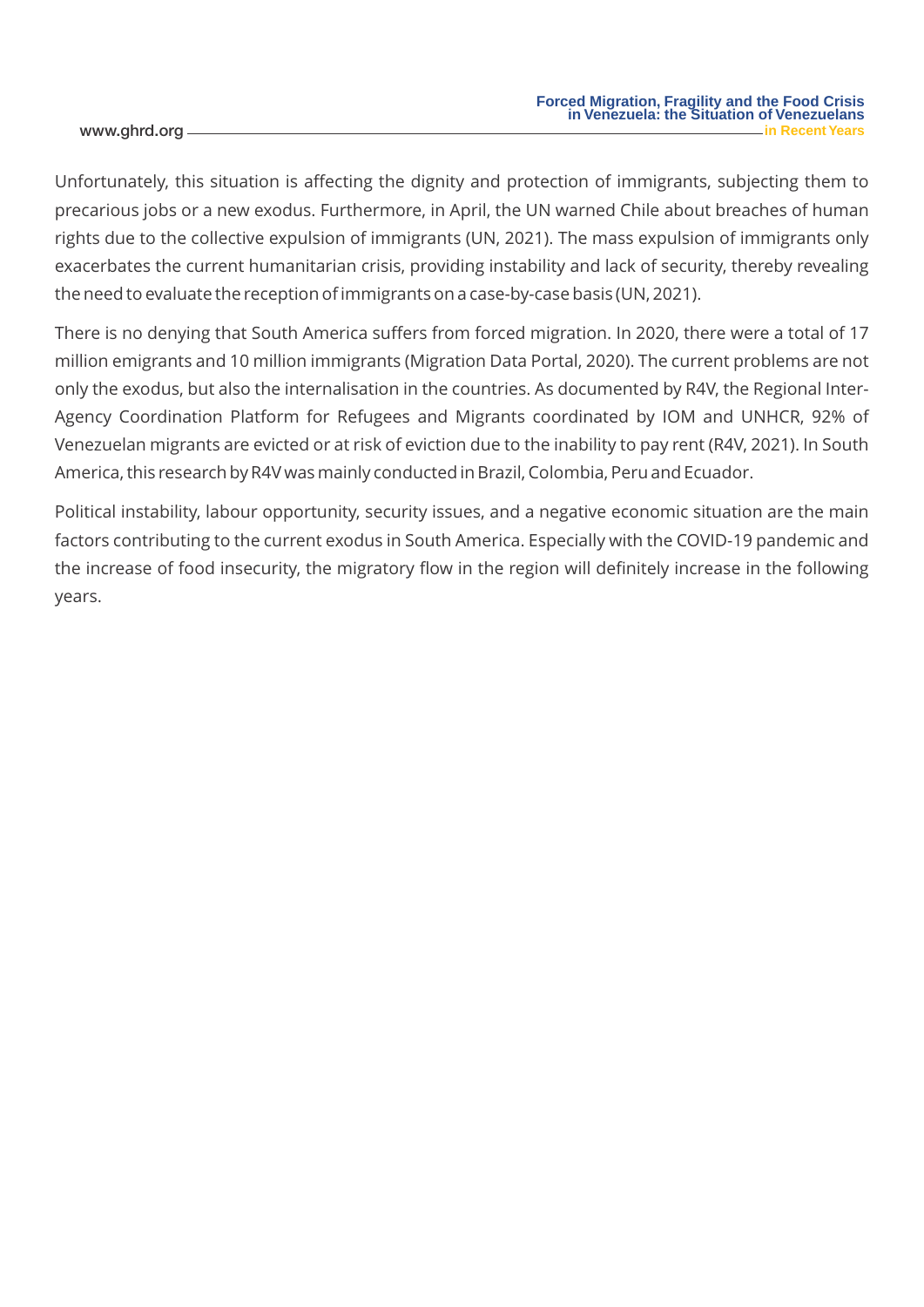### **Social Impact of Forced Migration**

Most of the literature studying migration focuses on the socioeconomic impact on developing countries, usually the origin of flows, and developed countries, the destination of migrants. Thus, analyses of migrations occurring between two or more developing countries are rare, even though these are the countries that receive most of the forced migrations originating in other developing countries. In general, both the country of origin and the country of destination are characterised by the social impacts of forced migration, making the issue a subject of international cooperation. The State of destination is affected by transformations in the labour market, education and health systems, and the rates related to housing and hunger. In the country of origin, the impacts involve the separation of families and its effect on children and the loss of human capacity due to the exodus of qualified professionals (Betts, 2014; Blyde et al., 2020).

All these transformations affect, first and foremost, displaced individuals, who find themselves in an extremely vulnerable situation as they have to face linguistic and cultural differences, xenophobia, insertion in the labour market, access to housing, education, and health services, among others. South American countries have developed a broad legislative apparatus to guarantee and protect the rights of migrants and refugees that includes the 1951 United Nations Convention, the 1967 Protocol, and the 1984 Cartagena Declaration (Silva, 2021). Still, South American migrants face various obstacles when integrating into a foreign society and in securing their rights.

Concerning access to work, for example, most migrants enter the labour market of their destination country through low-paid economic activities, even when they have a higher level of schooling and training than the local population. In Chile, for example, migrants have, on average, one year more schooling than natives, yet they tend to work in intensive and low-skilled jobs (Contreras & Gallardo,  $2020$ <sup>2</sup>. In this sense, migrants accept jobs below their potential because they need a quick source of income, which represents a loss of opportunity for the host countries and, on the other hand, negatively affects the self-esteem of these migrants. Moreover, since migrants usually occupy positions in the informal labour market, they end up being competitors of individuals who are part of lower social classes in the destination country, which affects the income and employment dynamics of an already vulnerable population, deepening inequalities (Blyde et al., 2020).

<sup>2.</sup> More than half of all migrant workers in Chile are employed in the retail, hotel and restaurant, and domestic work sectors (Contreras & Gallardo, 2020). In Roraima, the Brazilian region that receives most of the Venezuelan migrants, displaced populations work as street vendors, construction workers, domestic service providers, and as farm laborers (IPEA, 2021).

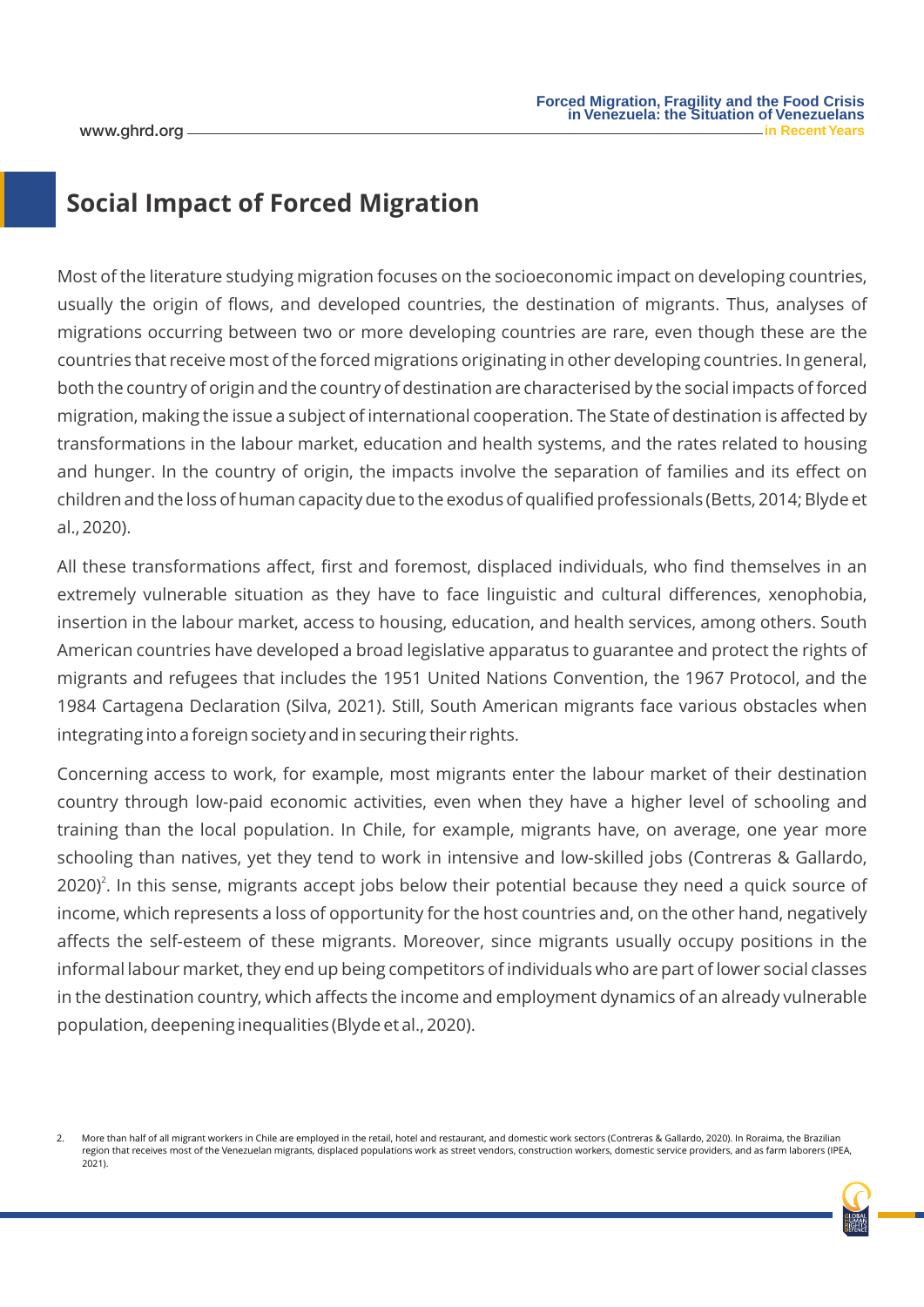When it comes to education, the educational systems in destination countries are often not prepared to receive migrants who do not speak their native language. In Brazil, state schools offer places for migrants in both elementary and high schools, requiring the presentation of school transcripts from those who wish to enter the school system. In the case of young adults who want to enter Brazilian higher education, recognition of the high school certificate is required. However, "the staff work overload and the lack of technical-administrative employees prevent the creation of an accessible and fast equivalence program for the revalidation of foreign diplomas" (IPEA, 2021). Thus, the difficulty in obtaining the equivalence of certificates is an obstacle for migrants to gain access to higher education in Brazil (IPEA, 2021; Silva, 2021).

Furthermore, there is no assistance program that provides support for migrant students, which negatively impacts the learning process, as reflected in the school performance indicators in the region. Finally, another impact observed in the sector is the overload of the education system, as schools end up operating with more students than their capacity allows (IPEA, 2021; Silva, 2021). On the other hand, the government of Colombia has implemented several initiatives to facilitate the integration of Venezuelan immigrants into public schools, including the simplification of diploma equivalence processes through the application of standardized tests. In addition, since 2018, the Colombian government has allowed Venezuelan children to attend public schools regardless of their immigration or housing status, criteria previously analysed for entry into the education system (Namen et. al, 2020)

In the health sector, forced migration flows cause an exponential increase in the demand for health services in the destination country, overloading systems that are sometimes already precarious and experiencing difficulties in serving the local population, such as the case in the state of Roraima, Brazil (Silva, 2021). According to a 2017 report by Human Rights Watch, the region faces a shortage of beds, the high cost of treating migrants, and shortages of essential medical supplies, basic medicines, and equipment (IPEA, 2021; Human Rights Watch, 2017). Besides, one of the consequences of migratory flows is the risk of spreading infectious diseases, as the health status of migrants depends on factors such as the epidemiological profile of their countries of origin, the conditions of the migration process, and the living conditions in the receiving countries. In the case of Venezuelan migrants, the collapse of the Venezuelan health system, the precarious travel conditions during the migration period, and the context of vulnerability in which they arrive at destination countries aggravate the risk of contamination, increasing the demand for medical services (Blyde et al., 2020).

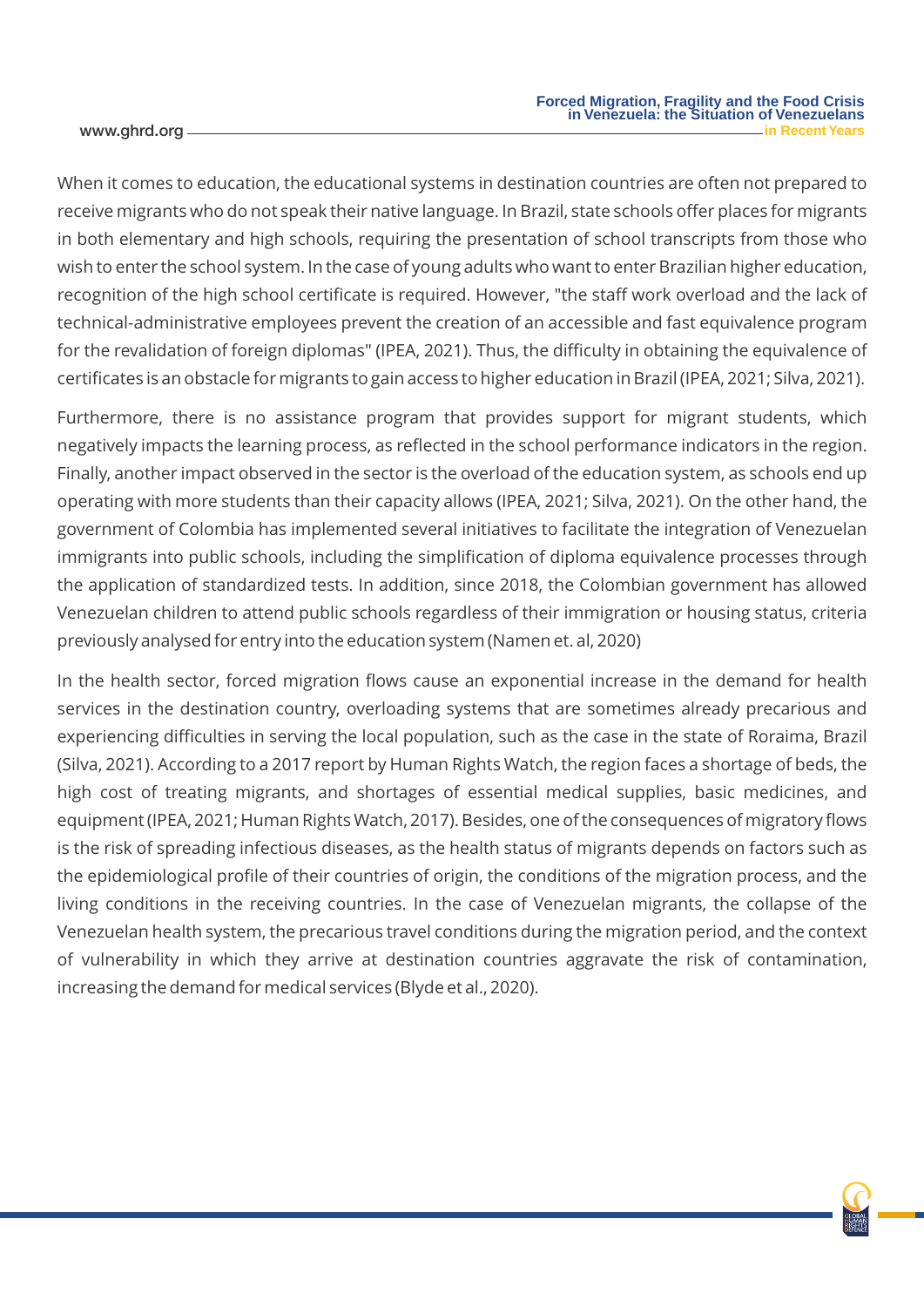Other difficulties faced by migrants in destination countries include the lack of incentive for their integration, which results in the isolation of displaced populations. Consequently, the individuals have minimal social, cultural, and economic contact with the local community, resulting in a cycle of marginalisation. Furthermore, they also face challenges in accessing adequate housing since most migrants occupy low-skilled, low-income jobs and are prevented from renting property. In Brazil, Operation Acolhida<sup>3</sup> was created to provide humanitarian assistance to Venezuelan immigrants arriving in the border state of Roraima, and, among several social functions, it was responsible for the creation of shelters to accommodate the displaced individuals, benefiting more than 37,000 immigrants since its creation. Still, due to the physical limitations of the shelters, many Venezuelans end up living on the streets in situations of extreme vulnerability, without access to basic sanitation, which exposes them to health-related risks (IPEA, 2021; Silva, 2021).



Picture: Venezuelan immigrants in one of the shelters created by Operation Acolhida in Boa Vista, Roraima, Brazil. César Muñoz Acebes/Human Rights Watch, 2017 (https://www.aporrea.o rg/internacionales/n315125.html)

Subordinated to the federal government, the Operation counts on the partnership of state and municipal governments, as well as international organizations and Non-Governmental Organizations (NGOs), and helps immigrants to have access to health, housing, work, besides guaranteeing basic rights. Despite being well-structured, the Operation still faces obstacles such as limited qualified human resources, language differences, bureaucratic public processes, and high operating costs, among others (Silva, 2021).

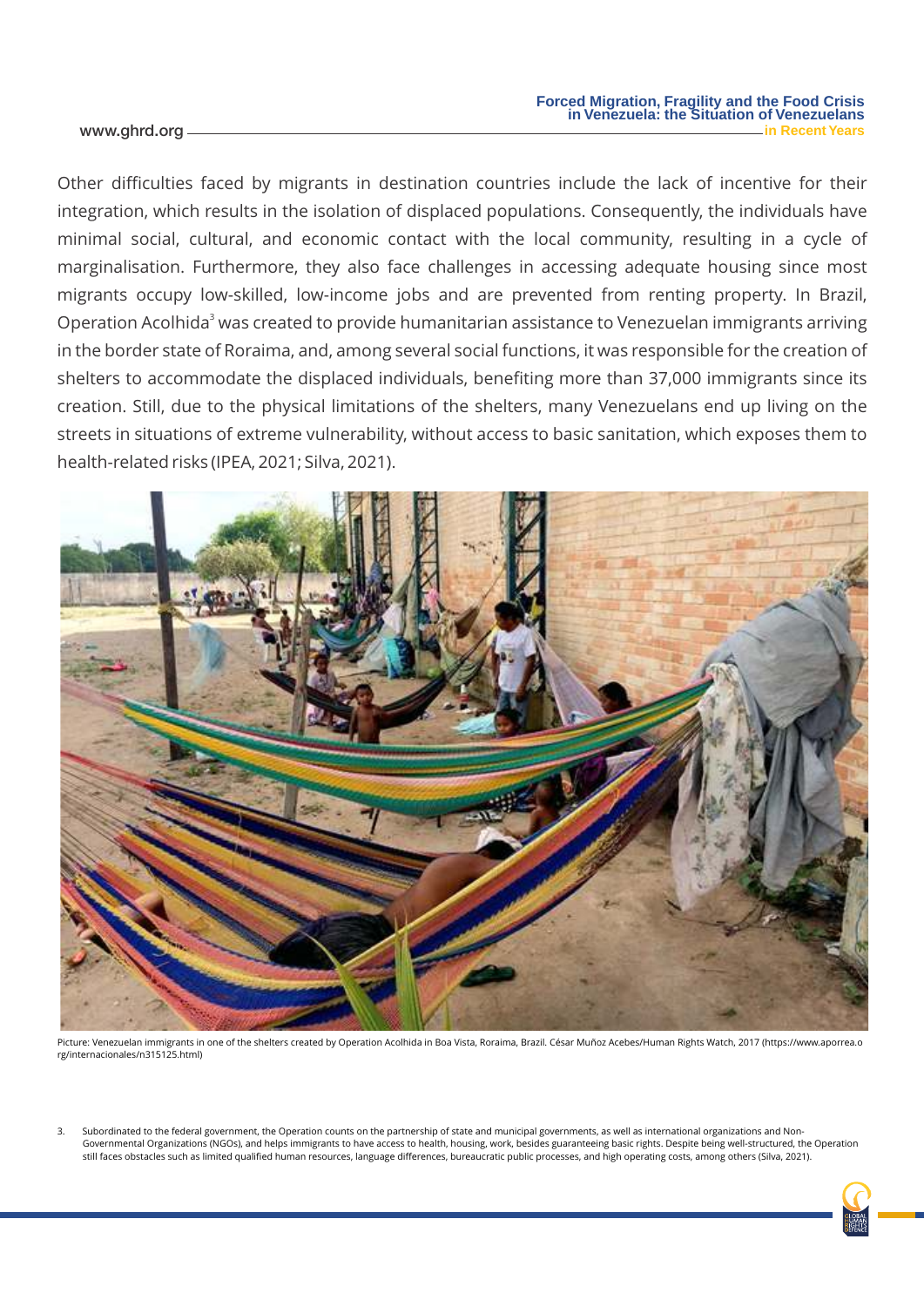Moreover, family separation caused by forced migration has various effects, such as reducing the emotional and psychological support that children need for their full development, which results in fewer study hours and a reduced likelihood of attending school. Nevertheless, in the absence of parents, children may be forced to work prematurely or encouraged to leave school to seek a better quality of life through migration. In addition, the emigration of skilled professionals can impact the scientific and technological development of a country in the long run, as they lose a portion of the population responsible for producing and transferring knowledge to the community through research (Blyde et al., 2020).

In 2020, the social impacts of forced migration were aggravated by the health crisis caused by the COVID-19 pandemic, since measures to restrict international transit, such as the closing of land and air borders, became necessary. Migrants, refugees, and asylum seekers were most affected by these measures due to the worsening of border tensions and the concentration of these individuals at checkpoints, living in conditions of social insecurity. In addition, the vulnerability of migrants has been accentuated by the downturn in economic activity, overburdened health care systems, the interruption of work activities, and the consequent inability to earn an income. Hence, many of these individuals face hunger, since few are included in national social protection and food insecurity systems due to a lack of document regularisation. According to the WFP, approximately 500,000 Venezuelan immigrants live in food insecurity in Colombia, Ecuador, and Peru (Brígido & Uebel, 2020; Correa & da Costa, 2020; FAO & WFP, 2020).

There have also been many Venezuelan migrants living in other South American countries who decided to return to their country because of the pandemic, seeking to reunite with family members they had left behind. They ended up being exposed to the risk of contagion or being detained by the border authorities, given the movement restrictions imposed by the governments. According to migration authorities in Colombia, at least 76,000 Venezuelans have returned to Venezuela since the beginning of the COVID-19 pandemic. However, the Venezuelan government has set quotas for a maximum number of returns, leaving several individuals in situations of insecurity and vulnerability at the borders (Correa & da Costa, 2020; FAO & WFP, 2020).

A study $^4$  conducted by the NGO Visão Mundial ("World Vision", in English) has shown that one in three Venezuelan immigrant children go hungry. According to the survey, a third of the children and adolescents interviewed are separated from either parent, while a quarter is far from both parents. Even though this problem already existed before the pandemic, it has been exacerbated by the closing of borders, which prevents family reunification. Over 80% reported that access to food was reduced after the pandemic began, 60% said they stopped going to school during this period, and 34% said they had no

4. The study interviewed 363 Venezuelan children and adolescents in Brazil, Colombia, Ecuador, Peru, Bolivia, and Chile. More than half (57.6%) were under 11 years old, 32.8% were between 11 and 15 years old, and 9.6% were between 16 and 18 years old (Mantovani, 2020).

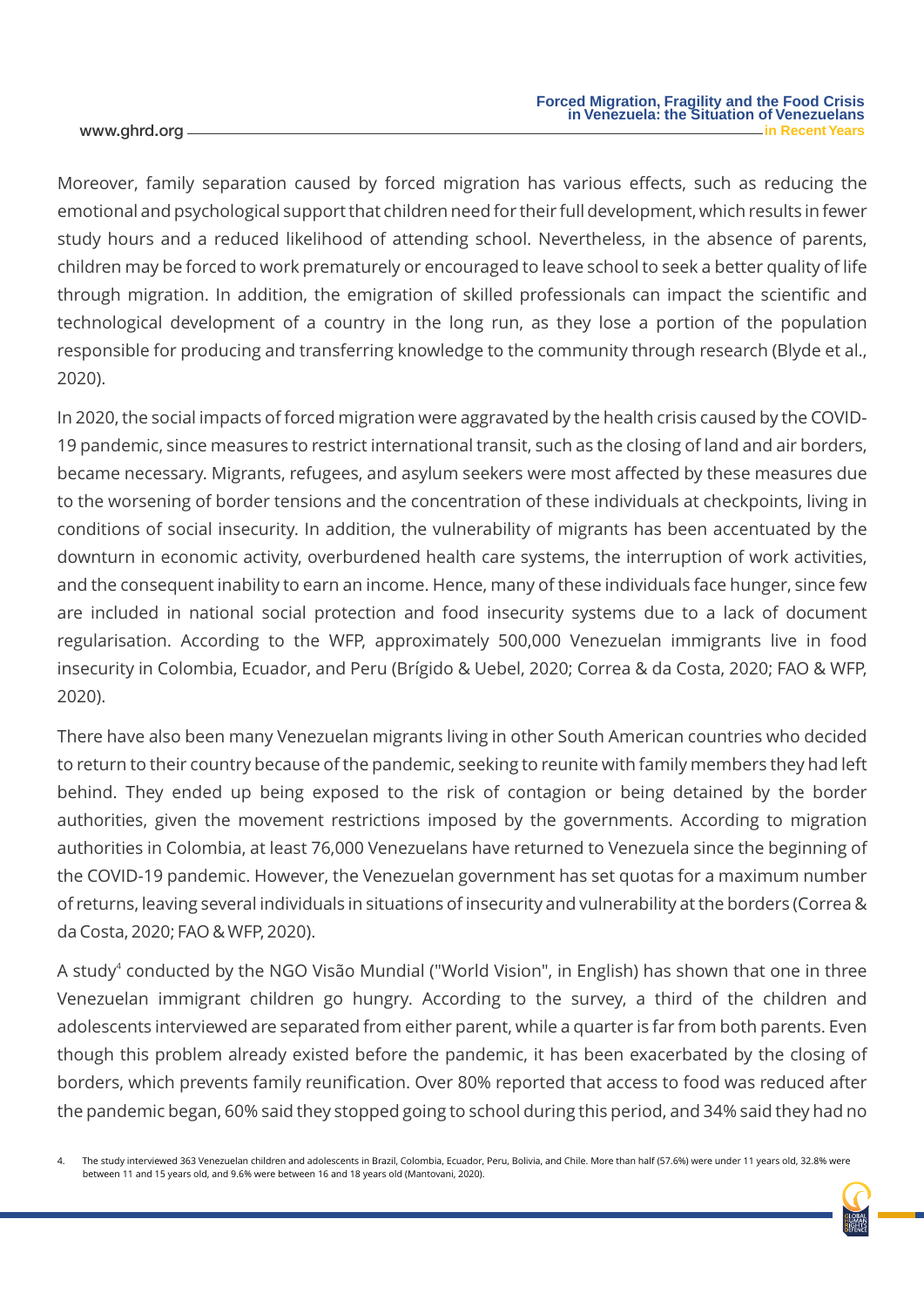access to health services. On average, 25%<sup>5</sup> of these children live in informal settlements, such as slums, tenements, or vacant lots. The sum of these factors makes these children profoundly vulnerable (Mantovani, 2020).

In sum, the health crisis of the COVID-19 pandemic, when combined with the migration crisis witnessed in South America in recent years, has resulted in the aggravation of the vulnerabilities of migrants and refugees in the region. In this way, the hampered access to rights such as health, housing, education, and security becomes even more complicated, exposing the practical consequences of the slow bureaucratic processes of document regularization and the lack of concrete mechanisms to execute social protection policies for these populations. In this sense, the outbreak of the pandemic in 2020 highlighted the lack of preparedness of South American states to deal with already vulnerable displaced populations in contexts of new crises, and their ineffectiveness in implementing measures that included the protection of these individuals in the context of restricted mobility.

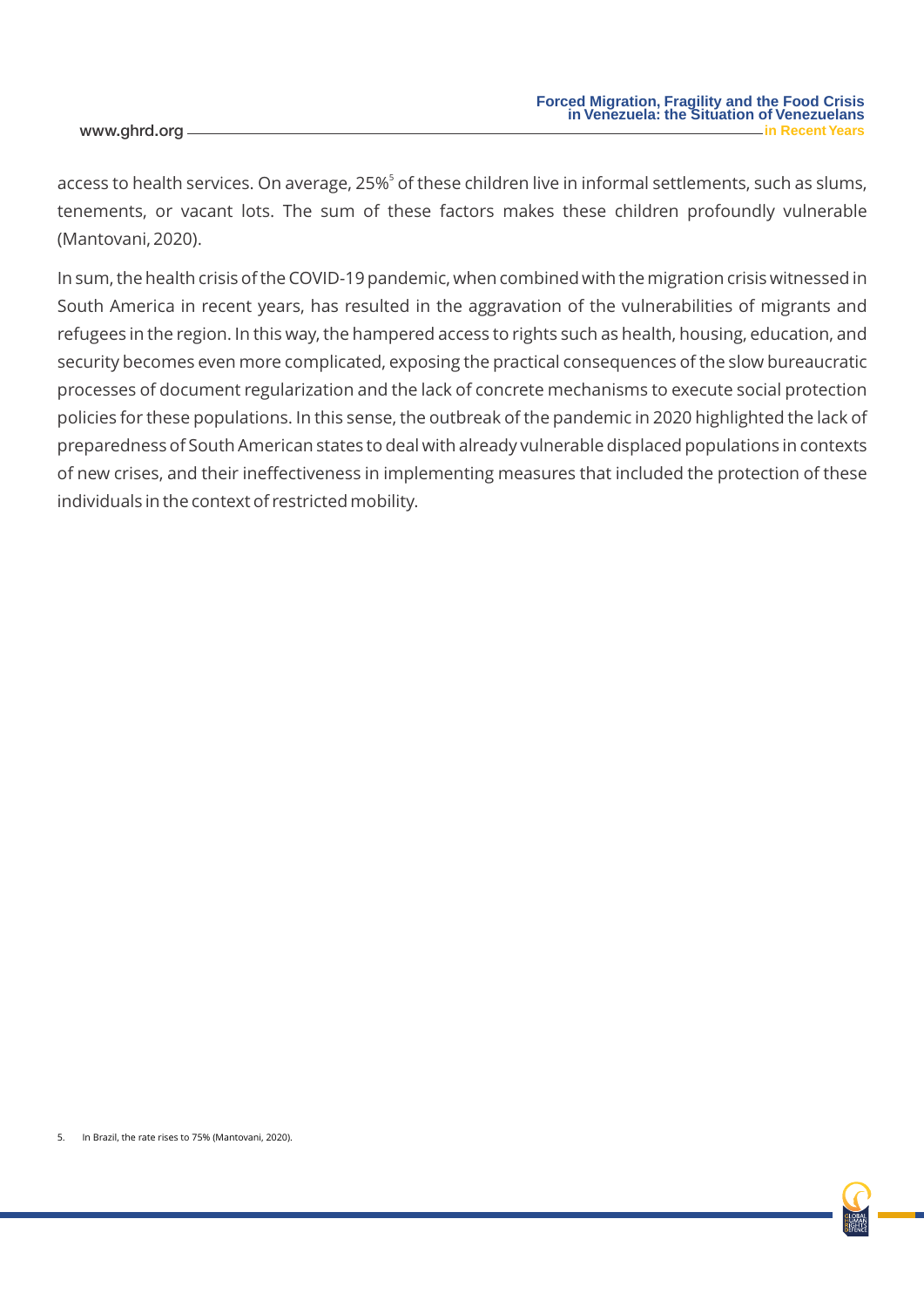## **Concluding Remarks**

Food security has been a cause and consequence of migration. The relationship between hunger and migration has been a current debate in migration literature, which found that food insecurity is one of the dimensions influencing migration (FAO, 2016; Black et al., 2011). As made clear in this report, such a relationship is evidenced in South America. There is a historical background when it comes to hunger that encourages people from certain countries in the region to seek other lands in order to feed themselves and the ones who rely on them. Although it is necessary to affirm that hunger is not the only factor that has caused migration flows in South America to increase, it has become a bigger problem in the last two pandemic years. When compared to 2019, Latin America and the Caribbean is expected to register a 269% rise in the number of people facing severe food insecurity (WFP, 2020).

In this report, it is possible to conclude that the situation of hunger and the COVID-19 pandemic altogether faced by countries in South America seem to have caused more forced migration in the region and to have worsened food security for migrants. As detailed above, the numbers of both migration flows and hunger have increased during the last two years, especially when considering the population from Venezuela. Given the backdrop of the global pandemic, increasing levels of hunger in developing countries and hunger-caused migration are expected to increase. However, the latest data from countries such as Venezuela is too alarming as it illustrates that such an increase is also affecting a number of neighbouring countries that do not meet the needs of their own population, and consequently neglect the needs of recent migrants who suffered from hunger in their origin country and may suffer from hunger in the destination country as well. This topic shall be a priority for the South American countries in the next years to come.

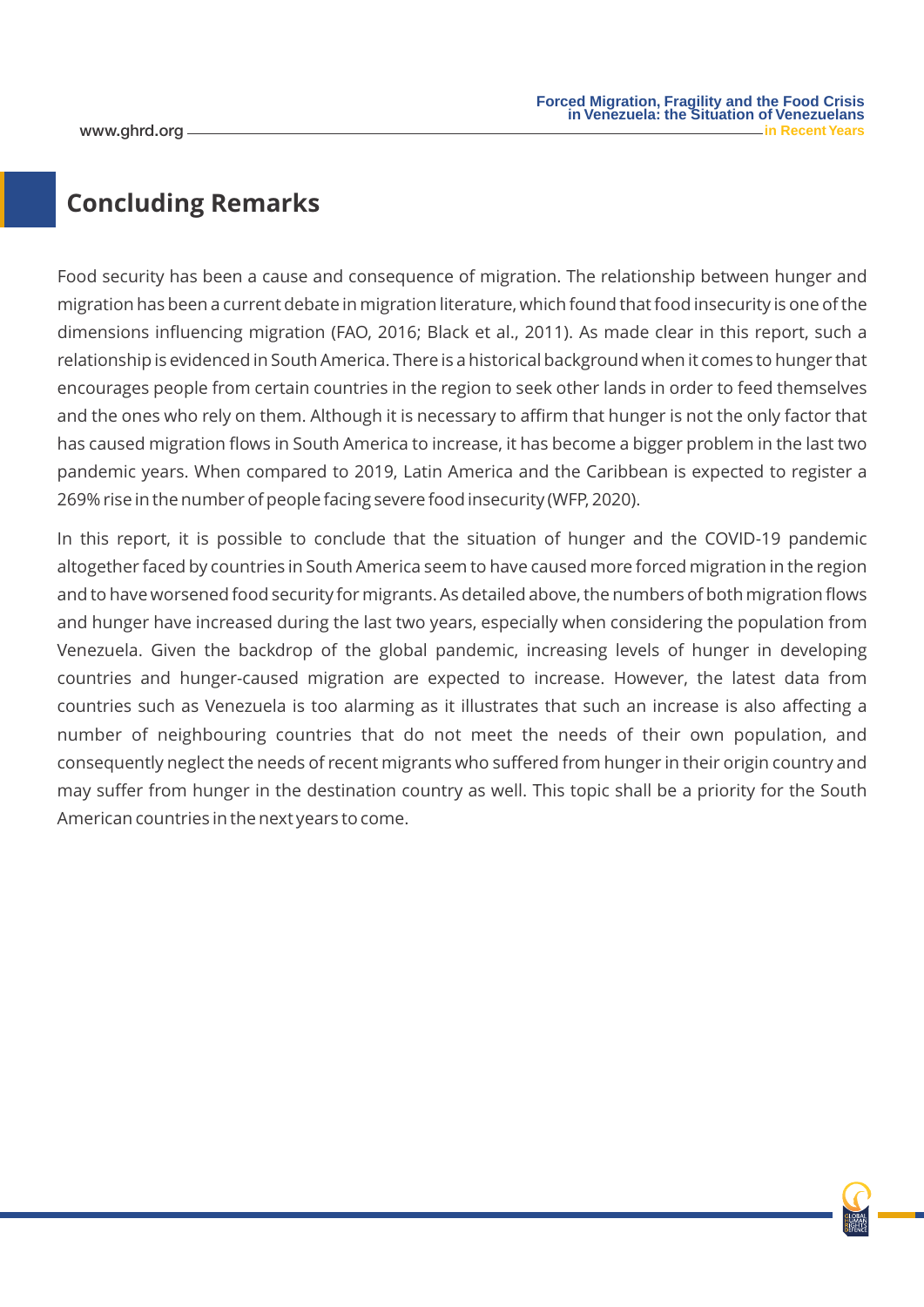# **Bibliography**

ACNUR Brasil. (2021). Interiorização beneficia mais de 50 mil refugiados e migrantes da Venezuela no Brasil - UNHCR. ACNUR Brasil. Retrieved November 28, 2021, from https://www.acnur.org /portugues/ 2021/04/20/interiorizacao-beneficia-mais-de-50-mil-refugiados-e-migrantes-da-venezuela-no-brasil/

Betts, A. (2014). International Relations and Forced Migration. In E. Fiddian-Qasmiyeh, G. Loescher, K. Long, & N. Sigona (Eds.), The Oxford Handbook of Refugee and Forced Migration Studies (pp. 60–73). Oxford University Press. https://doi.org/10.1093/oxfordhb/9780199652433.013.0004

Black, R., Adger, W. N., Arnell, N. W., Dercon, S., Geddes, A., & Thomas, D. (2011). The effect of environmental change on human migration. Global environmental change, 21, S3-S11.

Blyde, J., Busso, M., & Ibáñez, A. M. (2020, October). The Impact of Migration in Latin America and the Caribbean: A Review of Recent Evidence (Discussion paper No IDB-DP-00830). Inter-American Development Bank. https://publications.iadb.org/publications/english/document/The-Impact-of-Migration-in-Latin-America-and-the-Caribbean-A-Review-of-Recent-Evidence.pdf

Borba, G. (2021). Indigenous communities disturbed by Colombian armed conflict. Global Human Rights Defense. Retrieved November 28, 2021, from https://ghrd.org/indigenous-communities-disturbed-bycolombian-armed-conflict/

Brígido, E. V., & Uebel, R. R. G. (2020). Efeitos da Pandemia da COVID-19 nas Migrações Internacionais para o MERCOSUL e a União Europeia: Aspectos Normativos e Cenários Políticos. Boletim de Economia e Política Internacional, 27, 37–53. http://repositorio .ipea.gov.br/bits tream/11058 /10334/1 /bepi\_2 7\_e feitos.pdf

Buschschlüter, B. V. (2021). "We gave Venezuelan migrants a licence to dream." BBC News. Retrieved November 28, 2021, from https://www.bbc.com/news/world-latin-america-57070813

Contreras, D., & Gallardo, S. (2020, August). The Effects of Mass Migration on Natives' Wages: Evidence from Chile. Inter-American Development Bank. https://doi.org/10.18235/0002790

Correa, M. A. S., & da Costa, M. M. (2020, September 25). Coronavírus e a securitização da migração na América do Sul: a jornada venezuelana. Open Democracy. Retrieved November 26, 2021, from https://www.opendemocracy.net/pt/coronavirus-securitizacao-migracao-america-do-sul-jornadavenezuelana/

DatosMacro. (2020). Aumenta el número de inmigrantes en Chile. datosmacro.com. Retrieved November 29, 2021, from https://datosmacro.expansion.com/demografia/migracion/inmigracion/chile

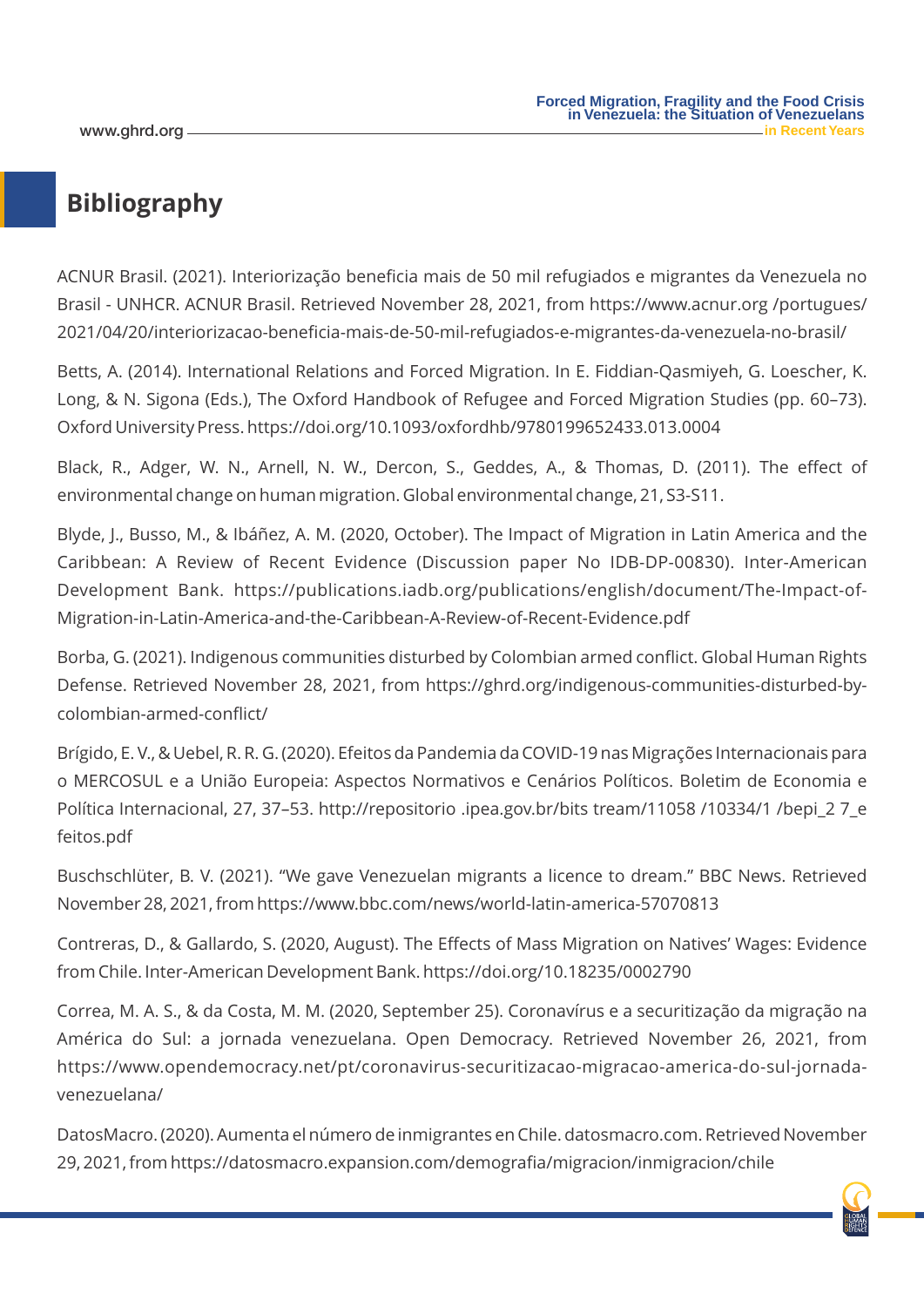FAO & WFP. (2020, July). FAO-WFP early warning analysis of acute food insecurity hotspots. Global Network Against Food Crises. https://doi.org/10.4060/cb0258en

FAO, PAHO, WFP and UNICEF. (2020). Regional Overview of Food Security in Latin America and the Caribbean: Towards healthier food environments that address all forms of malnutrition (Vol. 12). Food & Agriculture Org. Retrieved November 27, 2021, from https://www.fao.org/3/ca6979en/ca6979en.pdf.

Food and Agriculture Organization of the United Nations (FAO). (2016). Migration, agriculture and rural development. Rome: FAO. Retrieved November 29, 2021, from http://www.fao.org/3/a-i6064e.pdf.

Human Rights Watch. (2017, April 18). Venezuela: La crisis humanitaria se extiende a Brasil. Retrieved November 26, 2021, from https://www.hrw.org/es/news/2017/04/18/venezuela-la-crisis-humanitariase-extiende-brasil

Internal Displacement Monitoring Centre. (2020). Colombia. Retrieved from https://www.internaldisplacement.org/countries/colombia

IPEA. (2021). Imigração Venezuela-Roraima: Evolução, Impactos e Perspectivas. Instituto de Pesquisa Econômica Aplicada, Ministério do Desenvolvimento Regional. http://repositorio. ipea.gov.br/ bitstream /11058/10418/1/Imigracao\_Venezuela\_Roraima.pdf

La desesperada realidad de hambre en Venezuela que se agrava por la pandemia de covid-19 - BBC News Mundo. BBC News Mundo. (2021). Retrieved 30 November 2021, from https://www.bbc. com/mundo /noticias-america-latina-53381127.

Mantovani, F. (2020, June 18). Crianças venezuelanas imigrantes dormem com fome durante pandemia, diz estudo. Folha de S. Paulo. Retrieved November 27, 2021, from https://www1.folha.uol. com.br/mundo/2020/06/criancas-venezuelanas-imigrantes-dormem-com-fome-durante-pandemiadiz-estudo.shtml

Migration Data Portal. (2020). Migration data in South America. Migration Data Portal. Retrieved November 29, 2021, from https://www.migrationdataportal.org/regional-data-overview/migration-datasouth-america

Moura, S. M. (2021). Mesmo com cenário desfavorável, imigrantes haitianos seguem buscando o Brasil. Por quê? Jornal da USP. Retrieved November 28, 2021, from https://jornal.usp.br/ciencias/mesmo-comcenario-desfavoravel-imigrantes-haitianos-seguem-buscando-o-brasil-por-que/#:%7 E:te xt=Segundo%2 0dados%20da%20Pol%C3%ADcia%20F ederal,brasileiro%20entre %202010%20e% 2020 17

OIT. (2017). Inserção Laboral de Migrantes Internacionais. United Nations. https://www.ilo.org/wcmsp5/

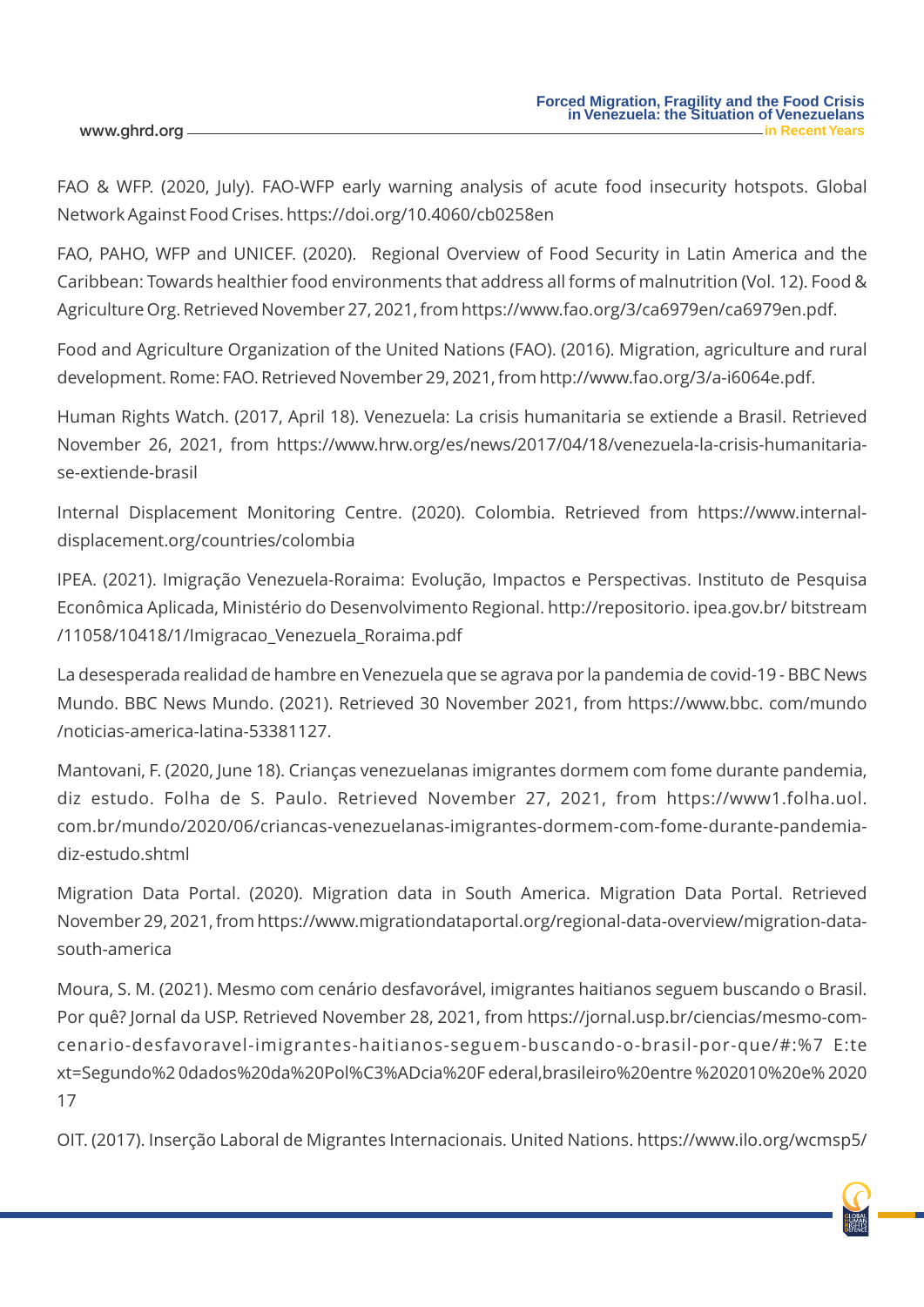groups/public/---americas/---ro-lima/---ilo-brasilia/documents/publication/wcms\_615540.pdf

R.V. (2021). No home away from home. R4V. Retrieved November 28, 2021, from https://storymaps. arcgis.com/stories/fc308b616de34a129c86f0d658f2ccd3/print

R4V and OIM.(2021). Informe de Migração Venezuelana - out/2021. R4V.

Redacción BBC News Mundo, Venezuela. (2020, February 26). Crisis en venezuela: 3 Datos del Informe de la onu que revela la "preocupación" Por el hambre en el país sudamericano. BBC News Mundo. Retrieved November 25, 2021, from https://www.bbc.com/mundo/noticias-america-latina-51638281.

Redacción BBC News Mundo. (2020, July 15). Hambre en Venezuela: Los alarmantes Niveles de desnutrición entre los niños venezolanos que se agravan por la pandemia. BBC News Mundo. Retrieved November 27, 2021, from https://www.bbc.com/mundo/noticias-america-latina-53381127?xtor=AL-73- %5Bpartner%5D-%5Bbbc.news.twitter%5D-%5Bheadline%5D-%5Bmundo%5D-%5Bbizdev%5D-%5Bis api%5D&at\_custom4=157D0B52-C68A-11EA-B8C9-2CC8474 4363C& at\_custo m1=%5 Bpost% 2Btype%5D&at\_campaign=64&at\_custom3=BBC%2BMundo&at\_custom2=twitter&at\_medium=custo m7.

RESOLUCIÓN No. 0971 DE 2021 (2021). Colombia.

Rozo, S., & Vargas, J. F. (2020, September). The Effect of Venezuelan Migration on Educational Outcomes in Colombia. Inter-American Development Bank. https://doi.org/10.18235/0002725

Silva, L. R. S. (2021). Um olhar sobre a oferta de serviços de saúde sexual e reprodutiva para mulheres venezuelanas em Roraima. [Graduation dissertation, Universidade Federal de Minas Gerais].

Torrado, S. L. A. (2021). O exodo silencioso dos haitianos na America Latina. El Pais Brasil. Retrieved November 29, 2021, from https://brasil.elpais.com/internacional/2021-08-10/o-exodo-silencioso-doshaitianos-na-america-latina.html

UN. (2021). Chile ha de suspender de inmediato las expulsiones colectivas de. Noticias ONU. Retrieved November 29, 2021, from https://news.un.org/es/story/2021/05/1492242

UNHCR. (2021). Data reveals plight of Venezuelan refugees and migrants evicted in pandemic. UNHCR. Retrieved November 28, 2021, from https://www.unhcr.org/news/latest/2021/10/61769bea4/datareveals-plight-venezuelan-refugees-migrants-evicted-pandemic.html

United Nations. (2021). UN chief welcomes Colombia's 'act of solidarity' with 1.7 million Venezuelans. UN News. Retrieved November 28, 2021, from https://news.un.org/en/story/2021/02/1084202

UNODC. (2021). Fluxo de migrantes venezuelanos no Brasil cresceu mais de 900% em dois anos. Retrieved November 28, 2021, from https://www.unodc.org/lpo-brazil/pt/frontpage/2021/07/fluxo-de-

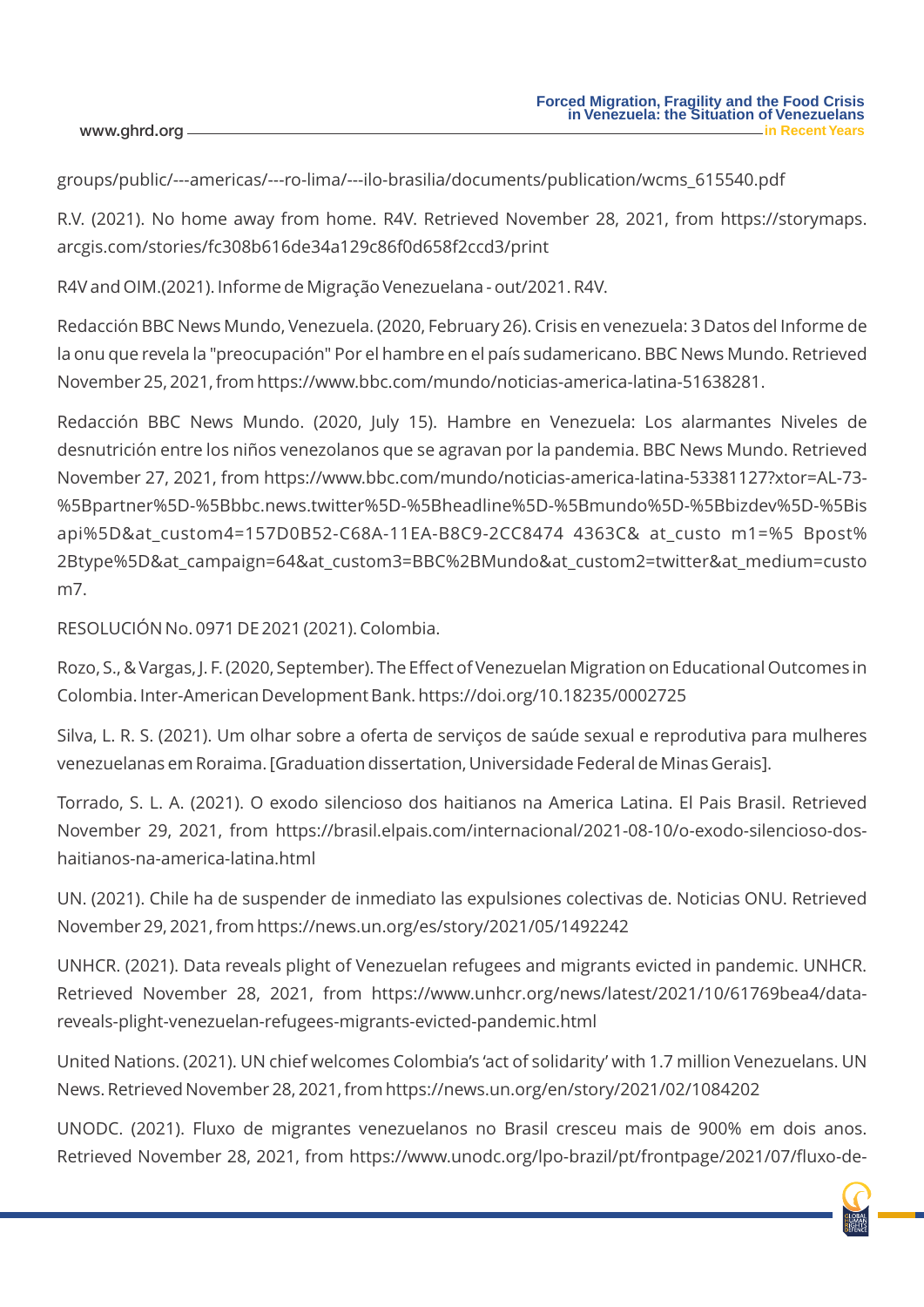migrantes-venezuelanos-no-brasil-cresceu-mais-de-900-em-dois-anos.html

WFP and FAO. (2021). Hunger Hotspots. FAO-WFP early warnings on acute food insecurity: August to November 2021 outlook. Rome. Retrieved November 28, 2021, from http://www.fightfood crises.net/ fileadmin/user\_upload/fightfoodcrises/doc/resources/1\_FAO\_WFP\_Hunger\_Hotspots\_July\_2021.pdf

World Food Program (WFP). (2020). Fall out of COVID-19 severely affects food security of migrants in South America. Rome: WFP. Retrieved from https://www.wfp.org/news/fall-out-covid-19-severelyaffects-food-security-migrants-south-america.

World Food Program. (2019). Venezuela Food Security Assessment Main Findings. Data Collected between July and September 2019. Retrieved November 25, 2021, from https://reliefweb .int/report/ venezuela-bolivarian-republic/wfpvenezuela-food-security-assessment-main-findings-data.

World Politics Review. (2020). 'In Many Ways, the Conflict Never Ended.' Ongoing Violence Threatens Colombia's Peace. Retrieved from https://www.worldpoliticsreview.com/articles/28720/in-colombiaviolence-in-rural-areas-threatens-the-farc-peace-deal

DatosMacro. (2020). Aumenta el número de inmigrantes en Chile. datosmacro.com. Retrieved November 29, 2021, from https://datosmacro.expansion.com/demografia/migracion/inmigracion/chile

FAO & WFP. (2020, July). FAO-WFP early warning analysis of acute food insecurity hotspots. Global Network Against Food Crises. https://doi.org/10.4060/cb0258en

FAO, PAHO, WFP and UNICEF. (2020). Regional Overview of Food Security in Latin America and the Caribbean: Towards healthier food environments that address all forms of malnutrition (Vol. 12). Food & Agriculture Org. Retrieved November 27, 2021, from https://www.fao.org/3/ca6979en/ca6979en.pdf.

Food and Agriculture Organization of the United Nations (FAO). (2016). Migration, agriculture and rural development. Rome: FAO. Retrieved November 29, 2021, from http://www.fao.org/3/a-i6064e.pdf.

Human Rights Watch. (2017, April 18). Venezuela: La crisis humanitaria se extiende a Brasil. Retrieved November 26, 2021, from https://www.hrw.org/es/news/2017/04/18/venezuela-la-crisis-humanitariase-extiende-brasil

Internal Displacement Monitoring Centre. (2020). Colombia. Retrieved from https://www.internaldisplacement.org/countries/colombia

IPEA. (2021). Imigração Venezuela-Roraima: Evolução, Impactos e Perspectivas. Instituto de Pesquisa

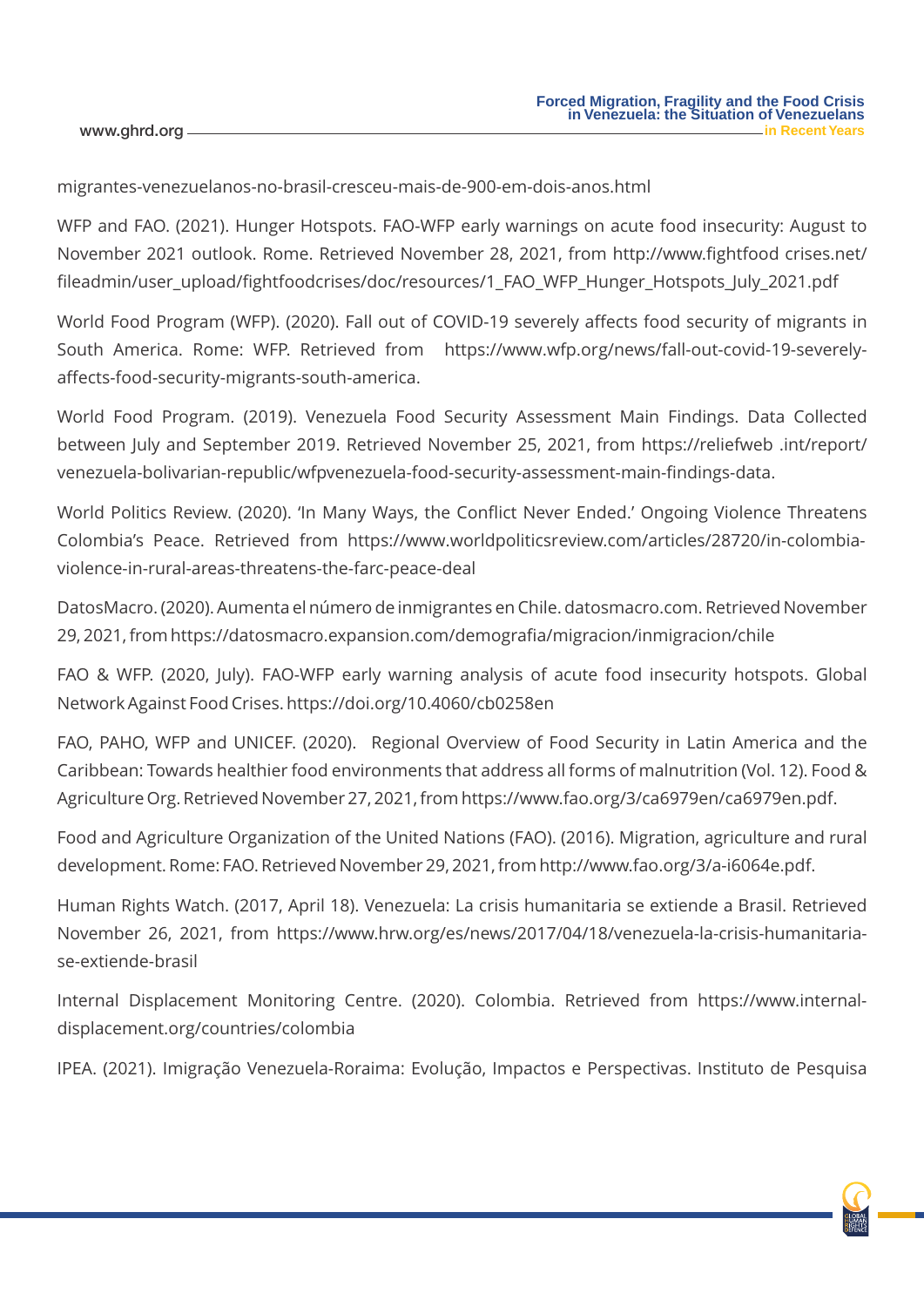Econômica Aplicada, Ministério do Desenvolvimento Regional. http://repositorio .ipea.gov.br/ bitstream/11058/10418/1/Imigracao\_Venezuela\_Roraima.pdf

La desesperada realidad de hambre en Venezuela que se agrava por la pandemia de covid-19 - BBC News Mundo. BBC News Mundo. (2021). Retrieved 30 November 2021, from https://www. bbc.com /mundo /noticias-america-latina-53381127.

Mantovani, F. (2020, June 18). Crianças venezuelanas imigrantes dormem com fome durante pandemia, diz estudo. Folha de S. Paulo. Retrieved November 27, 2021, from https://www1. folha.uol.com. br/mundo/2020/06/criancas-venezuelanas-imigrantes-dormem-com-fome-durante-pandemia-dizestudo.shtml

Migration Data Portal. (2020). Migration data in South America. Migration Data Portal. Retrieved November 29, 2021, from https://www.migrationdataportal.org/regional-data-overview/migration-datasouth-america

Moura, S. M. (2021). Mesmo com cenário desfavorável, imigrantes haitianos seguem buscando o Brasil. Por quê? Jornal da USP. Retrieved November 28, 2021, from https://jornal.usp.br/ciencias/mesmo-comcenario-desfavoravel-imigrantes-haitianos-seguem-buscando-o-brasil-por-que/#:%7E:text =Segu nd o%20dados%20da%20Pol%C3%ADcia%20Federal,brasileiro%20entre%202010%20e%202017